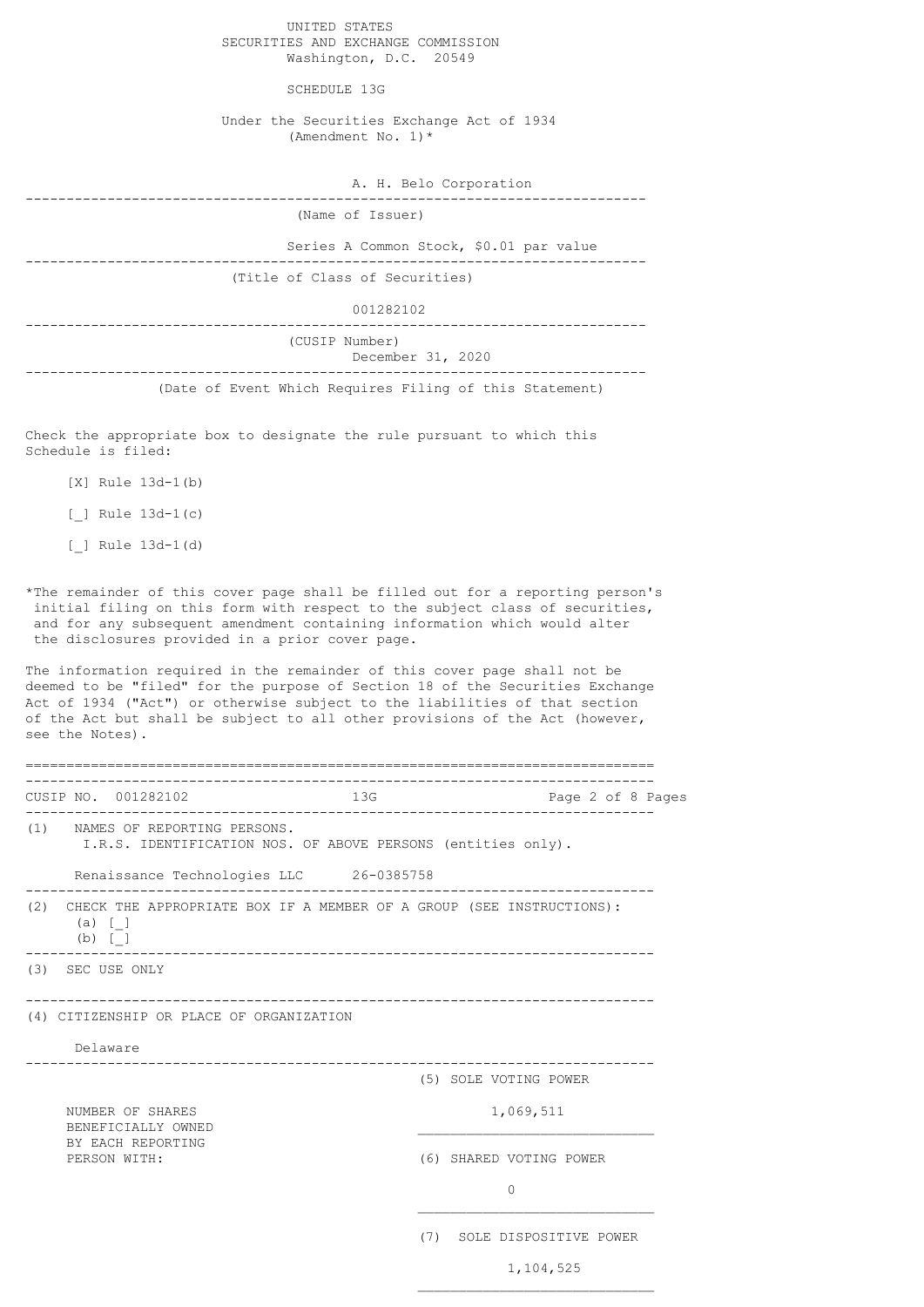$\mathcal{L}_\text{max}$ 

(9) AGGREGATE AMOUNT BENEFICIALLY OWNED BY EACH REPORTING PERSON 1,104,525 ------------------------------------------------------------------------------ (10) CHECK BOX IF THE AGGREGATE AMOUNT IN ROW (9) EXCLUDES CERTAIN SHARES (SEE INSTRUCTIONS)  $\Box$ ------------------------------------------------------------------------------ (11) PERCENT OF CLASS REPRESENTED BY AMOUNT IN ROW (9) 5.83 % ------------------------------------------------------------------------------ (12) TYPE OF REPORTING PERSON (SEE INSTRUCTIONS) IA Page 2 of 8 pages ============================================================================= Page 3 of 8 pages ----------------------------------------------------------------------------- CUSIP NO. 001282102 13G Page 3 of 8 Pages ----------------------------------------------------------------------------- (1) NAMES OF REPORTING PERSONS. I.R.S. IDENTIFICATION NOS. OF ABOVE PERSONS (ENTITIES ONLY). RENAISSANCE TECHNOLOGIES HOLDINGS CORPORATION 13-3127734 ----------------------------------------------------------------------------- (2) CHECK THE APPROPRIATE BOX IF A MEMBER OF A GROUP (SEE INSTRUCTIONS) (a) [\_] (b)  $[-]$ ----------------------------------------------------------------------------- (3) SEC USE ONLY ----------------------------------------------------------------------------- (4) CITIZENSHIP OR PLACE OF ORGANIZATION Delaware ----------------------------------------------------------------------------- (5) SOLE VOTING POWER NUMBER OF SHARES 1,069,511 BENEFICIALLY OWNED BY EACH REPORTING<br>PERSON WITH: (6) SHARED VOTING POWER 0 \_\_\_\_\_\_\_\_\_\_\_\_\_\_\_\_\_\_\_\_\_\_\_\_\_\_\_\_\_ (7) SOLE DISPOSITIVE POWER 1,104,525  $\frac{1}{\sqrt{2}}$  , and the set of the set of the set of the set of the set of the set of the set of the set of the set of the set of the set of the set of the set of the set of the set of the set of the set of the set of the (8) SHARED DISPOSITIVE POWER  $\bigcap$ \_\_\_\_\_\_\_\_\_\_\_\_\_\_\_\_\_\_\_\_\_\_\_\_\_\_\_\_\_ (9) AGGREGATE AMOUNT BENEFICIALLY OWNED BY EACH REPORTING PERSON 1,104,525 ----------------------------------------------------------------------------- (10) CHECK BOX IF THE AGGREGATE AMOUNT IN ROW (9) EXCLUDES CERTAIN SHARES (SEE INSTRUCTIONS)  $[$ ----------------------------------------------------------------------------- (11) PERCENT OF CLASS REPRESENTED BY AMOUNT IN ROW (9) 5.83 % ----------------------------------------------------------------------------- (12) TYPE OF REPORTING PERSON (SEE INSTRUCTIONS) HC Page 3 of 8 pages =============================================================================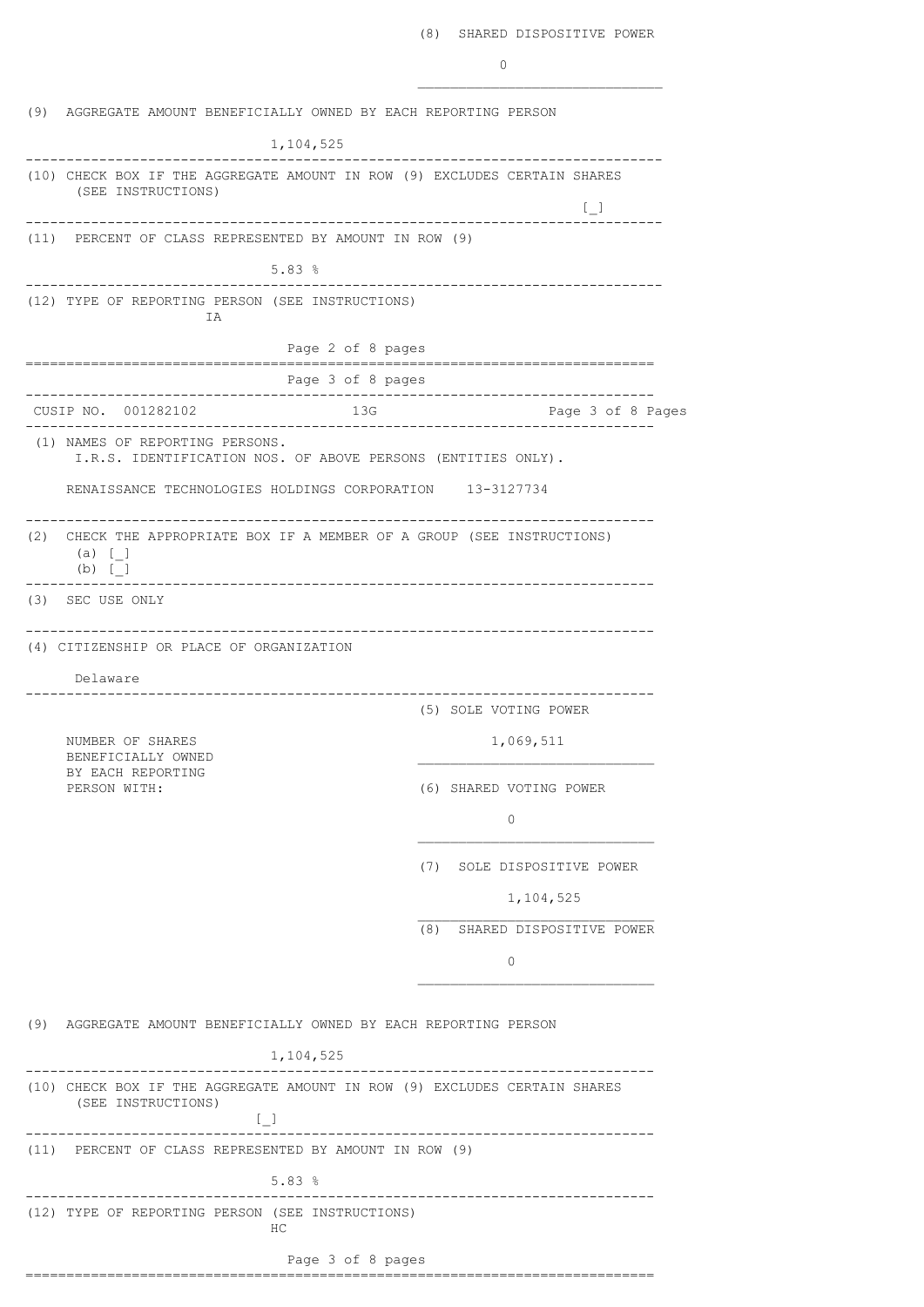|                        | CUSIP NO. 001282102                                                                                                                                            |
|------------------------|----------------------------------------------------------------------------------------------------------------------------------------------------------------|
| Item 1.                |                                                                                                                                                                |
|                        | (a) Name of Issuer                                                                                                                                             |
|                        | A. H. Belo Corporation                                                                                                                                         |
|                        | (b) Address of Issuer's Principal Executive Offices.                                                                                                           |
|                        | P. O. Box 224866, Dallas, Texas 75222-4866                                                                                                                     |
| Item 2.                |                                                                                                                                                                |
|                        | (a) Name of Person Filing:                                                                                                                                     |
|                        | This Schedule 13G is being filed by Renaissance Technologies LLC<br>("RTC") and Renaissance Technologies Holdings Corporation ("RTHC").                        |
|                        | (b) Address of Principal Business Office or, if none, Residence.                                                                                               |
|                        | The principal business address of the reporting persons is:                                                                                                    |
|                        | 800 Third Avenue<br>New York, New York 10022                                                                                                                   |
|                        | (c) Citizenship.                                                                                                                                               |
|                        | RTC is a Delaware limited liability company, and<br>RTHC is a Delaware corporation.                                                                            |
|                        | (d) Title of Class of Securities.                                                                                                                              |
|                        | Series A Common Stock, \$0.01 par value                                                                                                                        |
|                        | (e) CUSIP Number.                                                                                                                                              |
|                        | 001282102                                                                                                                                                      |
|                        | Page 4 of 8 pages                                                                                                                                              |
|                        | Item 3. If this statement is filed pursuant to Rule $13d-1(b)$ or $13-d-2(b)$<br>or (c), check whether the person filing is a:                                 |
| $(a)$ [ ]<br>$(b)$ [ ] | Broker or dealer registered under section 15 of the Act.<br>Bank as defined in section 3(a) (6) of the Act.                                                    |
| $(c)$ [ ]<br>$(d)$ [ ] | Insurance Company as defined in section $3(a)$ (19) of the Act.<br>Investment Company registered under section 8 of the Investment                             |
| $(e)$ $[x]$            | Company Act.<br>Investment Adviser in accordance with Sec. $240.13d-1$ (b) (1) (ii) (E).                                                                       |
| $(f)$ [ ]              | Employee Benefit Plan or Endowment Fund in accordance with<br>Sec. $240.13d-1(b) (1) (ii) (F)$ .                                                               |
| $(h)$ [ ]              | (g) [_] Parent holding company, in accordance with Sec.240.13d-1(b)(1)(ii)(G).<br>A savings associations as defined in Section 3(b) of the Federal             |
| $(i)$ [ ]              | Deposit Insurance Act.<br>A church plan that is excluded from the definition of an investment                                                                  |
| $(j)$ [ ]              | company under section 3(c) (14) of the Investment Company Act of 1940.<br>Group, in accordance with $Sec.240.13d-1(b)$ (1) (ii) (J).                           |
|                        | Item 4. Ownership.                                                                                                                                             |
|                        | (a) Amount beneficially owned.                                                                                                                                 |
|                        | 1,104,525<br>RTC:<br>shares<br>1,104,525<br>shares, comprising the shares beneficially owned<br>RTHC:<br>by RTHC, because of RTHC's majority ownership of RTC. |
|                        | (b) Percent of Class.                                                                                                                                          |
|                        | 5.83%<br>RTC:<br>5.83%<br>RTHC:                                                                                                                                |
| (c)                    | Number of shares as to which the person has:                                                                                                                   |
|                        | (i) sole power to vote or to direct the vote:                                                                                                                  |
|                        | $RTC$ :<br>1,069,511<br>1,069,511<br>$RTHC$ :                                                                                                                  |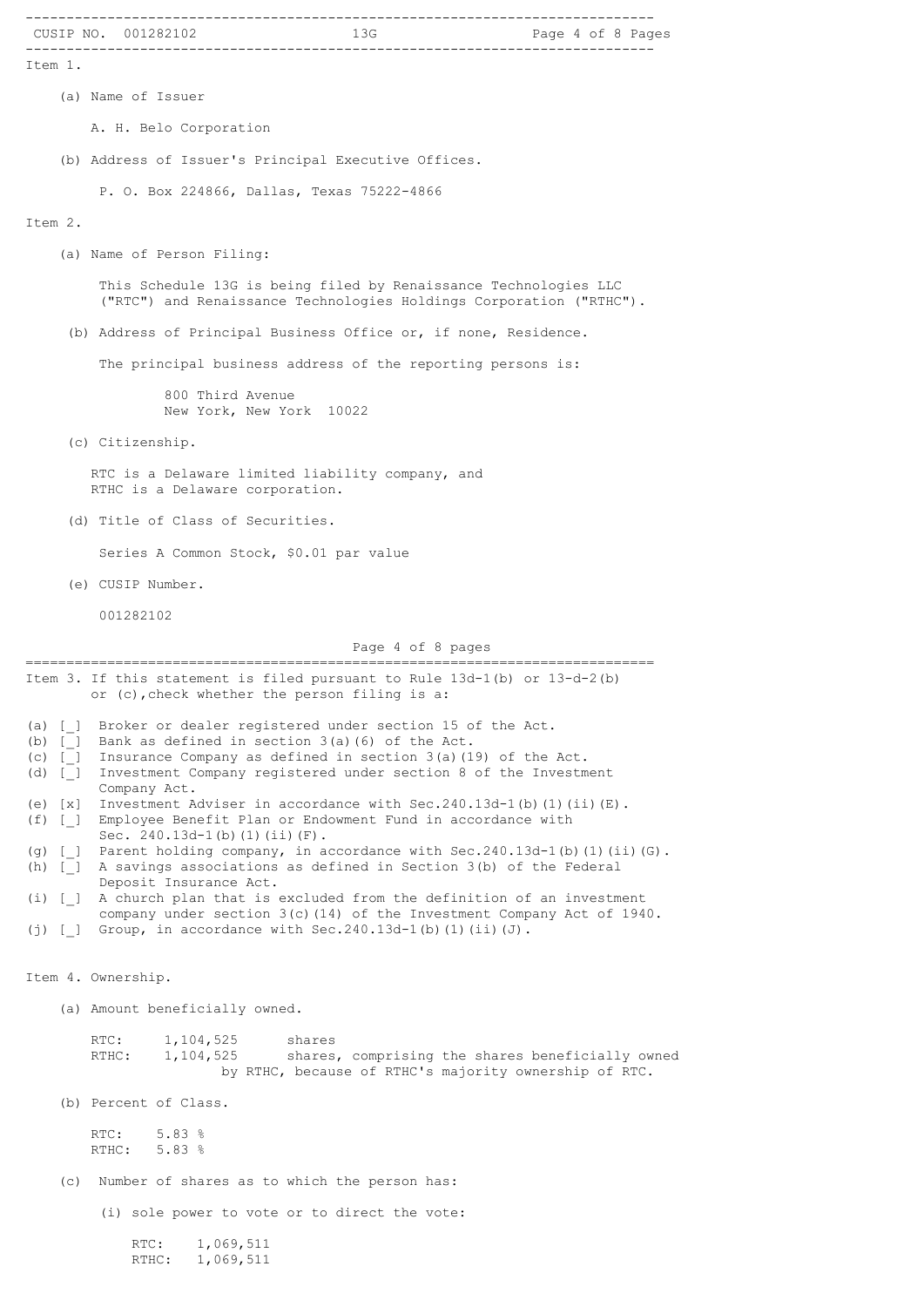| (ii) Shared power to vote or to direct the vote:<br>0                                                                                                                                                                                                                                                                                                                                                                                                                 |
|-----------------------------------------------------------------------------------------------------------------------------------------------------------------------------------------------------------------------------------------------------------------------------------------------------------------------------------------------------------------------------------------------------------------------------------------------------------------------|
| (iii) sole power to dispose or to direct the disposition of:                                                                                                                                                                                                                                                                                                                                                                                                          |
| RTC:<br>1,104,525<br>RTHC: 1, 104, 525                                                                                                                                                                                                                                                                                                                                                                                                                                |
| (iv) Shared power to dispose or to direct the disposition of:                                                                                                                                                                                                                                                                                                                                                                                                         |
| RTC:<br>0<br>RTHC: 0                                                                                                                                                                                                                                                                                                                                                                                                                                                  |
| Page 5 of 8 pages                                                                                                                                                                                                                                                                                                                                                                                                                                                     |
| Item 5. Ownership of Five Percent or Less of a Class.                                                                                                                                                                                                                                                                                                                                                                                                                 |
| If this statement is being filed to report the fact that as of the<br>date hereof the reporting person has ceased to be the beneficial<br>owner of more than five percent of the class of securities,<br>check the following: [ ]                                                                                                                                                                                                                                     |
| Item 6. Ownership of More than Five Percent on Behalf of Another Person.                                                                                                                                                                                                                                                                                                                                                                                              |
| Certain funds and accounts managed by RTC have the right to receive<br>dividends and proceeds from the sale of the securities which are<br>the subject of this report.                                                                                                                                                                                                                                                                                                |
| Item 7. Identification and Classification of the Subsidiary Which Acquired<br>the Security Being Reported on by the Parent Holding Company.<br>Not applicable                                                                                                                                                                                                                                                                                                         |
| Item 8. Identification and Classification of Members of the Group.                                                                                                                                                                                                                                                                                                                                                                                                    |
| Not applicable                                                                                                                                                                                                                                                                                                                                                                                                                                                        |
| Item 9. Notice of Dissolution of a Group.                                                                                                                                                                                                                                                                                                                                                                                                                             |
| Not applicable                                                                                                                                                                                                                                                                                                                                                                                                                                                        |
| Page 6 of 8 pages                                                                                                                                                                                                                                                                                                                                                                                                                                                     |
| Item 10. Certification                                                                                                                                                                                                                                                                                                                                                                                                                                                |
| By signing below I certify that, to the best of my knowledge and belief,<br>the securities referred to above were acquired and are held in the ordinary<br>course of business and not acquired and are not held for the purpose of or<br>with the effect of changing or influencing the control of the issuer of the<br>securities and were not acquired and are not held in connection with or as<br>a participant in any transaction having that purpose or effect. |
| SIGNATURE                                                                                                                                                                                                                                                                                                                                                                                                                                                             |
| After reasonable inquiry and to the best of my knowledge and belief, I<br>certify that the information set forth in this statement is true, complete                                                                                                                                                                                                                                                                                                                  |

certify that the information set forth in this statement is true, complete and correct.

Date: February 10, 2021

Renaissance Technologies LLC

 By: /s/ James S. Rowen Chief Operating Officer